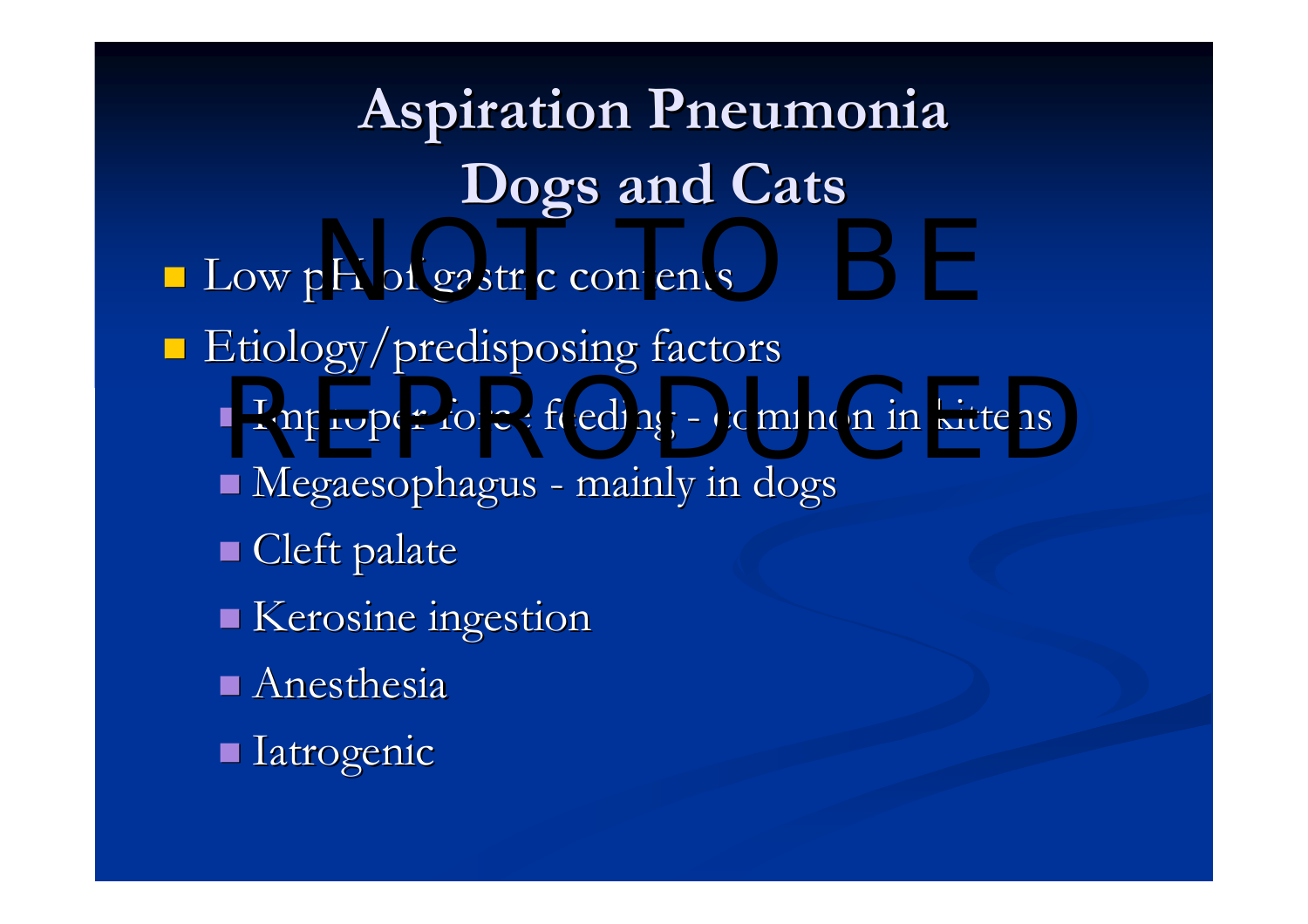### **Exogenous Lipid Pneumonia Exogenous Lipid Pneumonia—Cat**

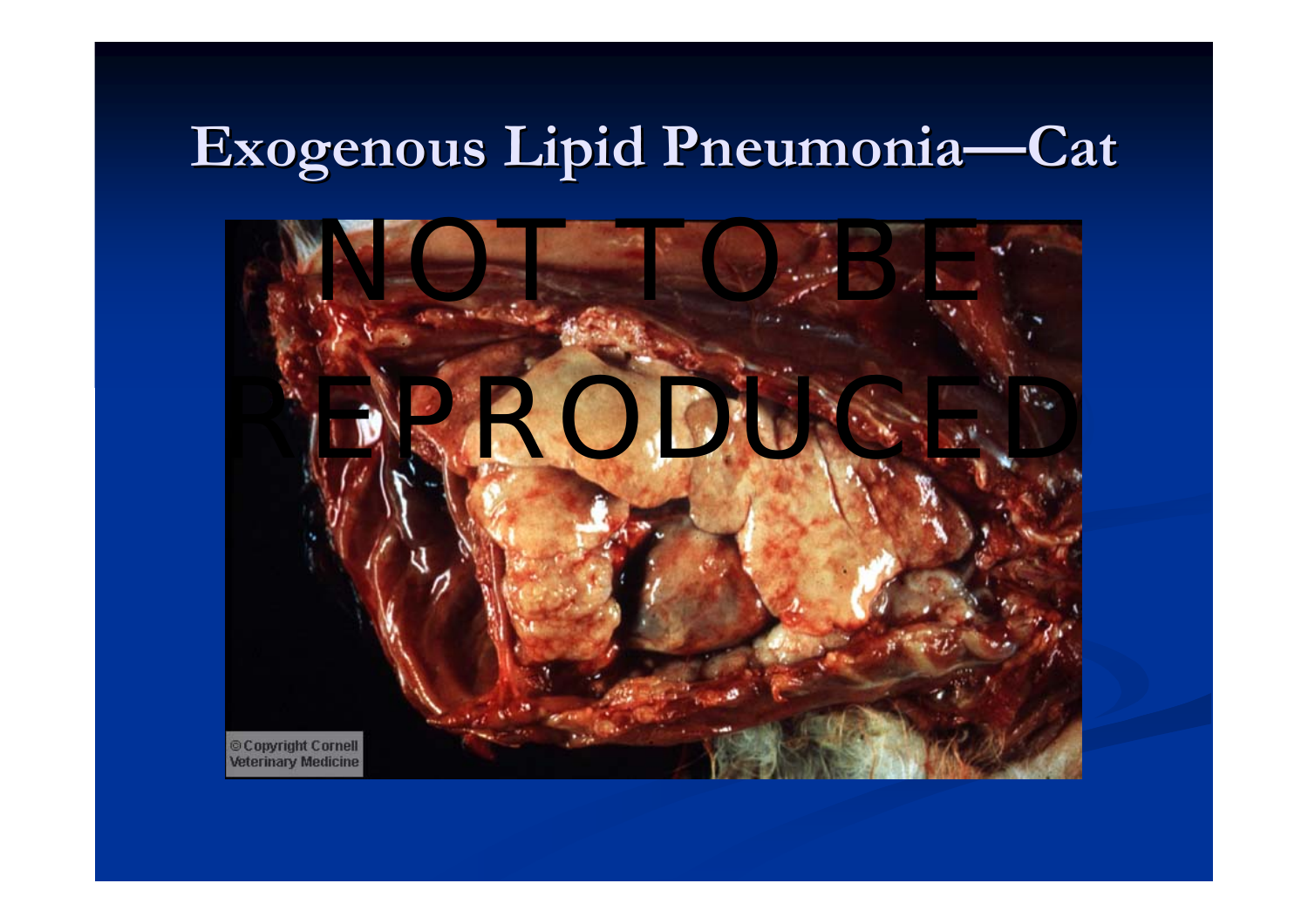### **Viral Rhinotracheitis**

#### p. Dog

- None exclusively affecting nasal cavity or sinuses
- Mostly part of generalized respiratory disease e.g.<br>Mostly part of generalized respiratory disease e.g. Mostly distemper, adenovirus, influenza, canine herpes virus 1 (CHV-1)

#### $\Box$  Cat

- Feline Respiratory Disease Complex
- $\blacksquare$  Secondary to immunosuppressive effects of feline retroviruses, FLV and FIV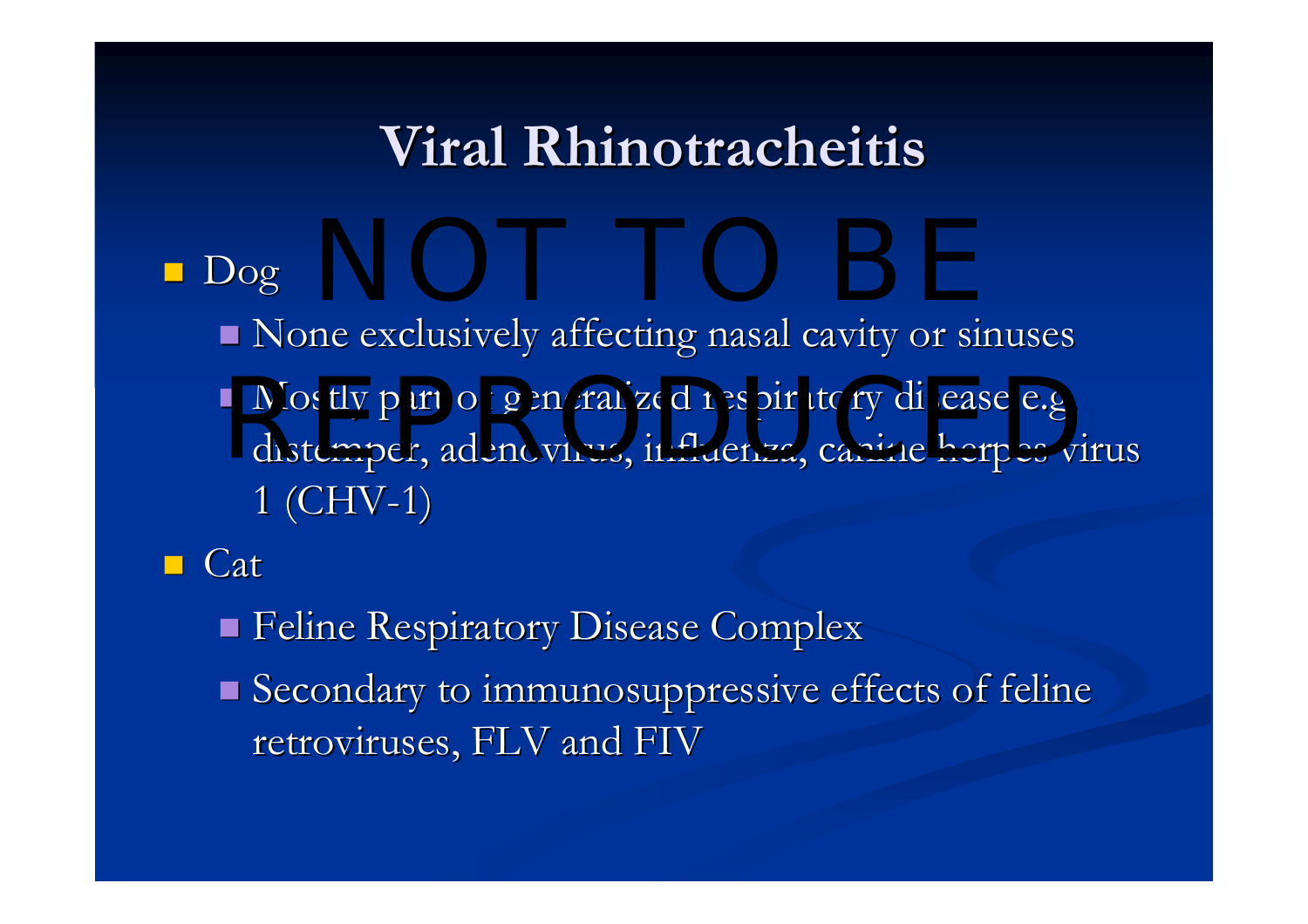### **Canine Infectious Tracheobronchitis**

 $\blacksquare$  Disease  $$ se – common, contagious **Coughing exacerbated by exercise** High morbidity<br>Representation  $\blacksquare$  Etiology  $\cdot$  $-$  often combination  $\blacksquare$  Environmental factors  $\blacksquare$  Viruses  $-$ – esp. CAV-1 and -2, CPV ■ Bacteria – esp. *Bordetella Bordetella bronchiseptica bronchiseptica* **Possible sequella** Predisposition to bronchopneumonia Predisposition to bronchopneumonia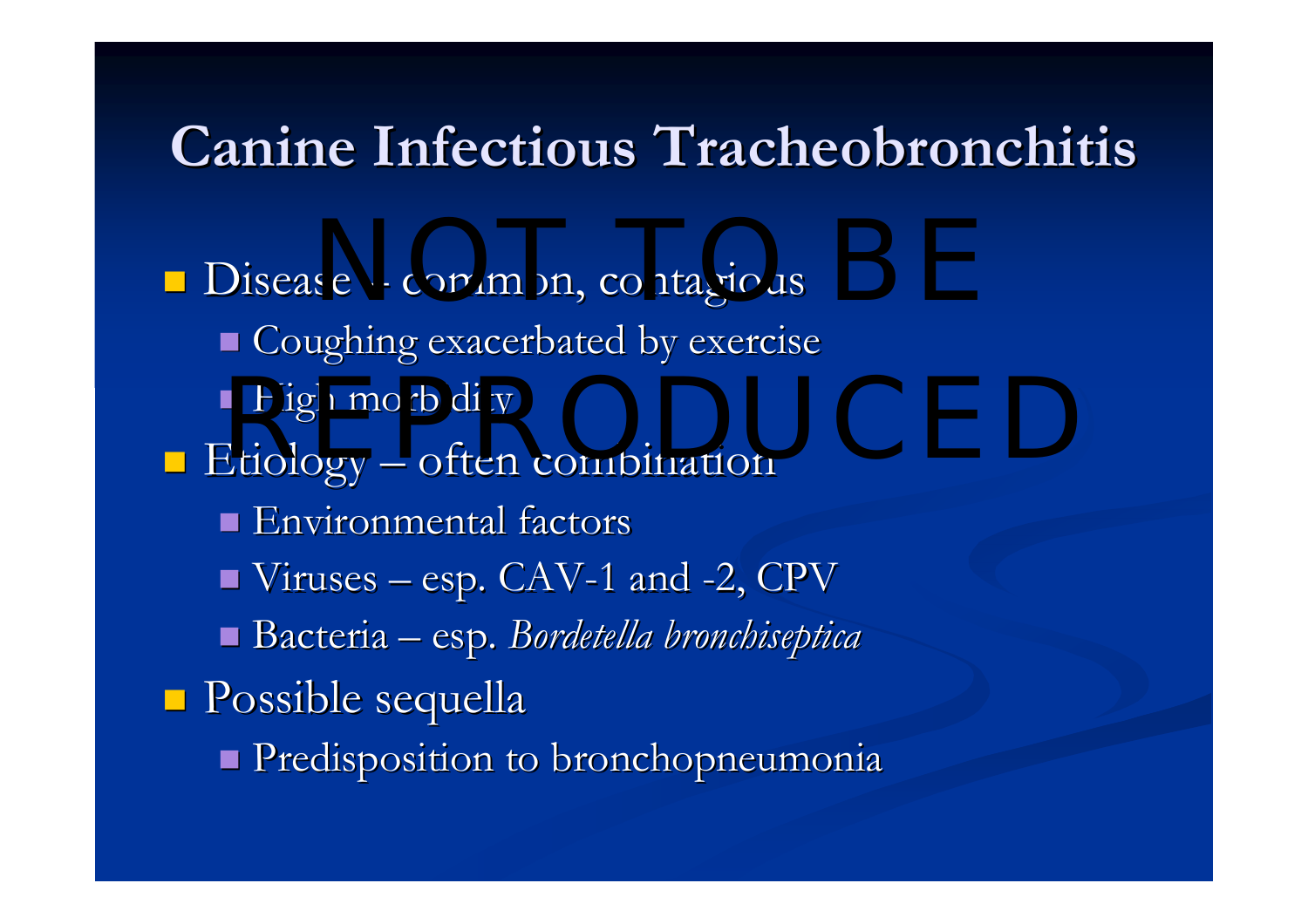# **Infectious Respiratory Disease in Dogs** NOT TO BE A REPORT OF THE SERVICE OF THE SERVICE OF THE SERVICE OF THE SERVICE OF THE SERVICE OF THE SERVICE O<br>NOTE: THE SERVICE OF THE SERVICE OF THE SERVICE OF THE SERVICE OF THE SERVICE OF THE SERVICE OF THE SERVICE OF<br>

### **N** Viral

- **E** Canine herpesvirus I
- **Canine distemper virus** - morbillivirus
- $\mathbb{R}^2$ Adenovirus
- $\blacksquare$  Influenza A net all alternations and alternation from equine strain and all alternation from equine strain and all alternations of  $\mathbb{R}^n$
- $\blacksquare$  Bacterial
	- *Bordetella Bordetella bronchiseptica bronchiseptica*
- $\blacksquare$  Mycotic
	- $\blacksquare$  Blastomycoses
- **Protozoal** 
	- **T**oxoplasmosis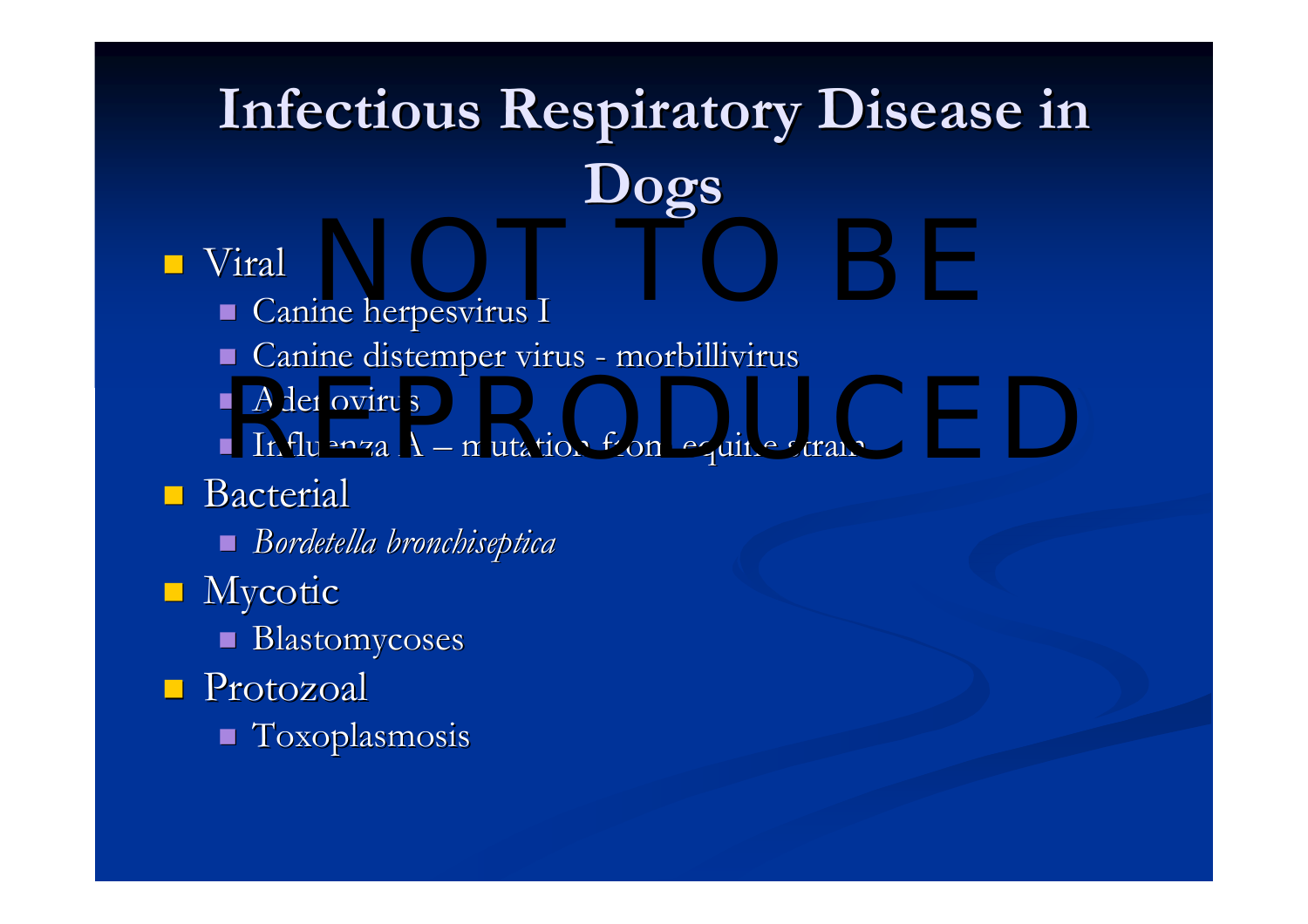# **Feline Respiratory Disease Complex Complex**

- $\blacksquare$  High morbidity, URT signs and conjunctivitis  $\operatorname{orbidity}, \text{URT} \qquad \text{Other agents that can cause mild}$
- **Predispose to secondary** bacterial pneumonia
- $\blacksquare$  Feline viral rhinotracheitis – herpes virus

bronchointerstitial pneumonia, occasionally

Feline chlamydiosis - *Chlamydophila felis (psittaci) Mycoplasma felis* reline chiamydiosis -<br>acterial pneumonia *Chlamydophila felis (psittaci)*<br>*Mycoplasma felis* 

p. Feline calicivirus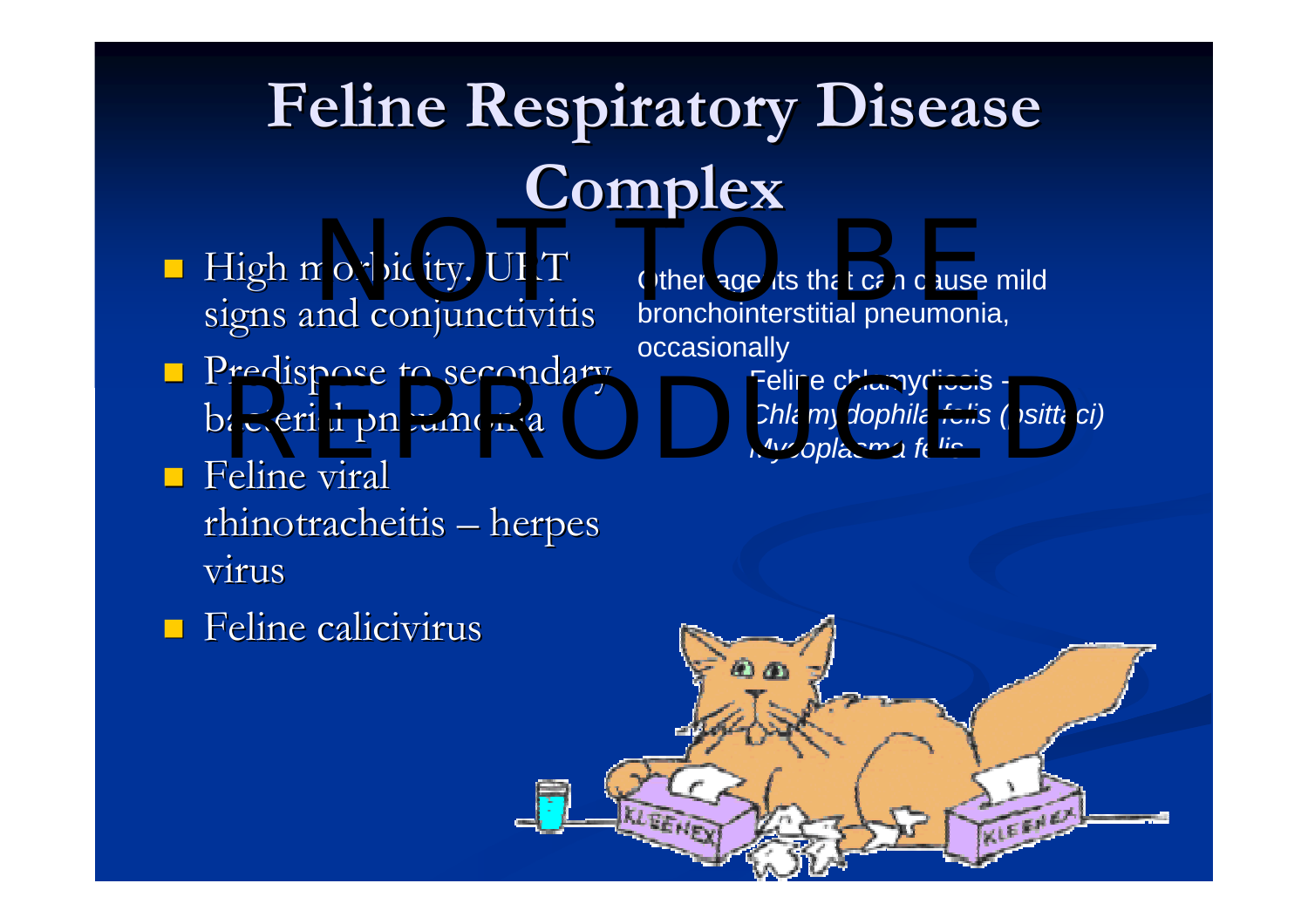### **Viral Respiratory Diseases of Cats Viral Respiratory Diseases of Cats**

- $\blacksquare$  Feline viral rhinotracheitis  $\blacksquare$ nd individual thinotracheitis - herpes virus  $\blacksquare$  Feline calicivirus
- $\blacksquare$  Feline infectious peritonitis (FIP)  $\cdot$ — vasculitis, pleuritis 'eline infectious peritonitis (FIP) - vasculitis,
- $\blacksquare$  Avian influenza domestic and wild felids
- $\blacksquare$  Cats very susceptible to experimental infection with Hendra virus
- Nippah virus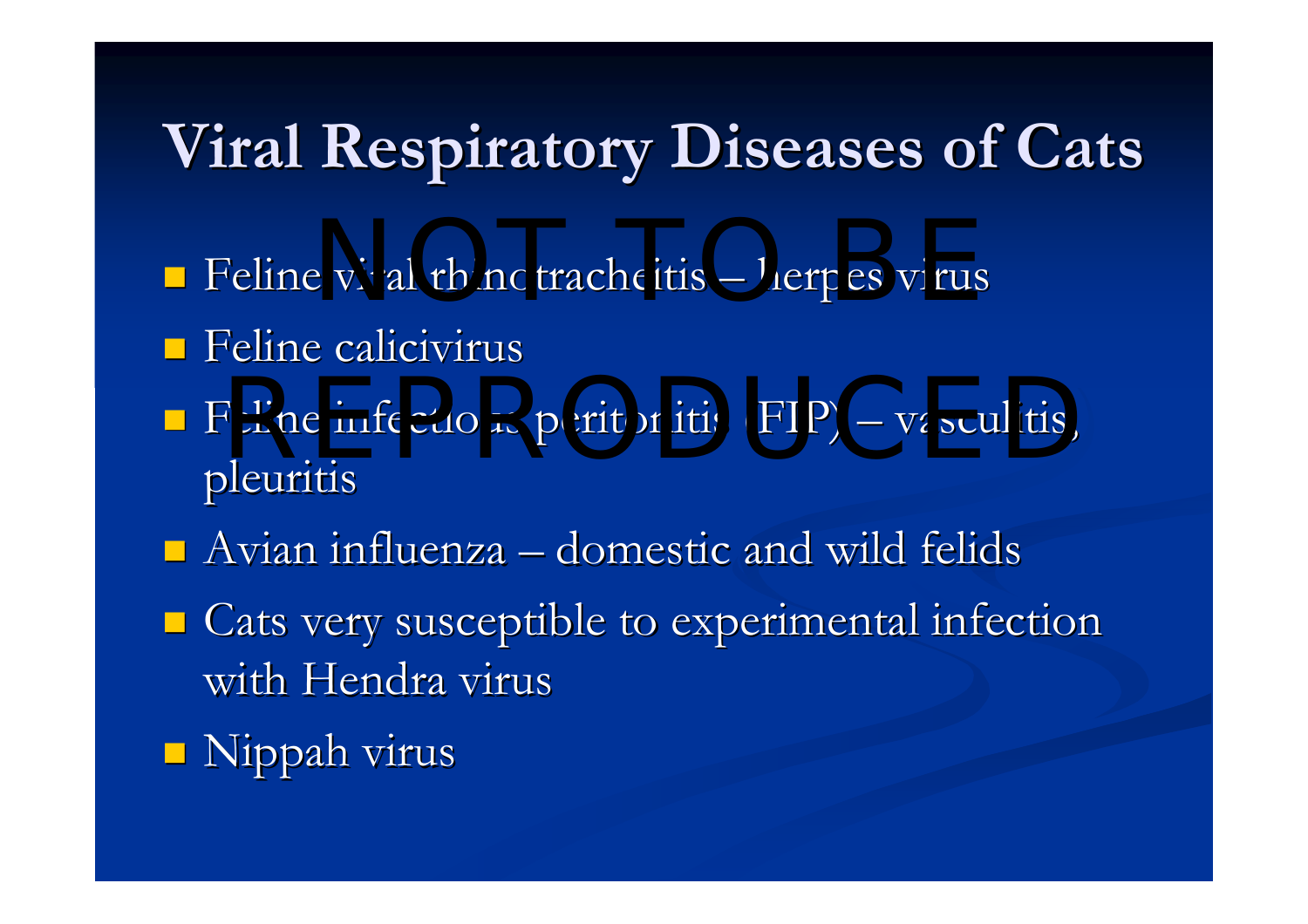### **Feline Viral Rhinotracheitis Feline Viral Rhinotracheitis**

 $\blacksquare$  Feline herpesvirus 1 (FHV-1) Common, worldwide disease **Domestic and exotic felids**  $\blacksquare$  Age  $\blacksquare$ **Holland** Construction — mainly kittens **Clinical signs**  $\blacksquare$  Typical URT signs **F**ever **Conjuctival discharge Lesions are reversible Predisposes to secondary bacterial pneumonia** herpesvirus 1 (FHV-1) ge – mainly kittens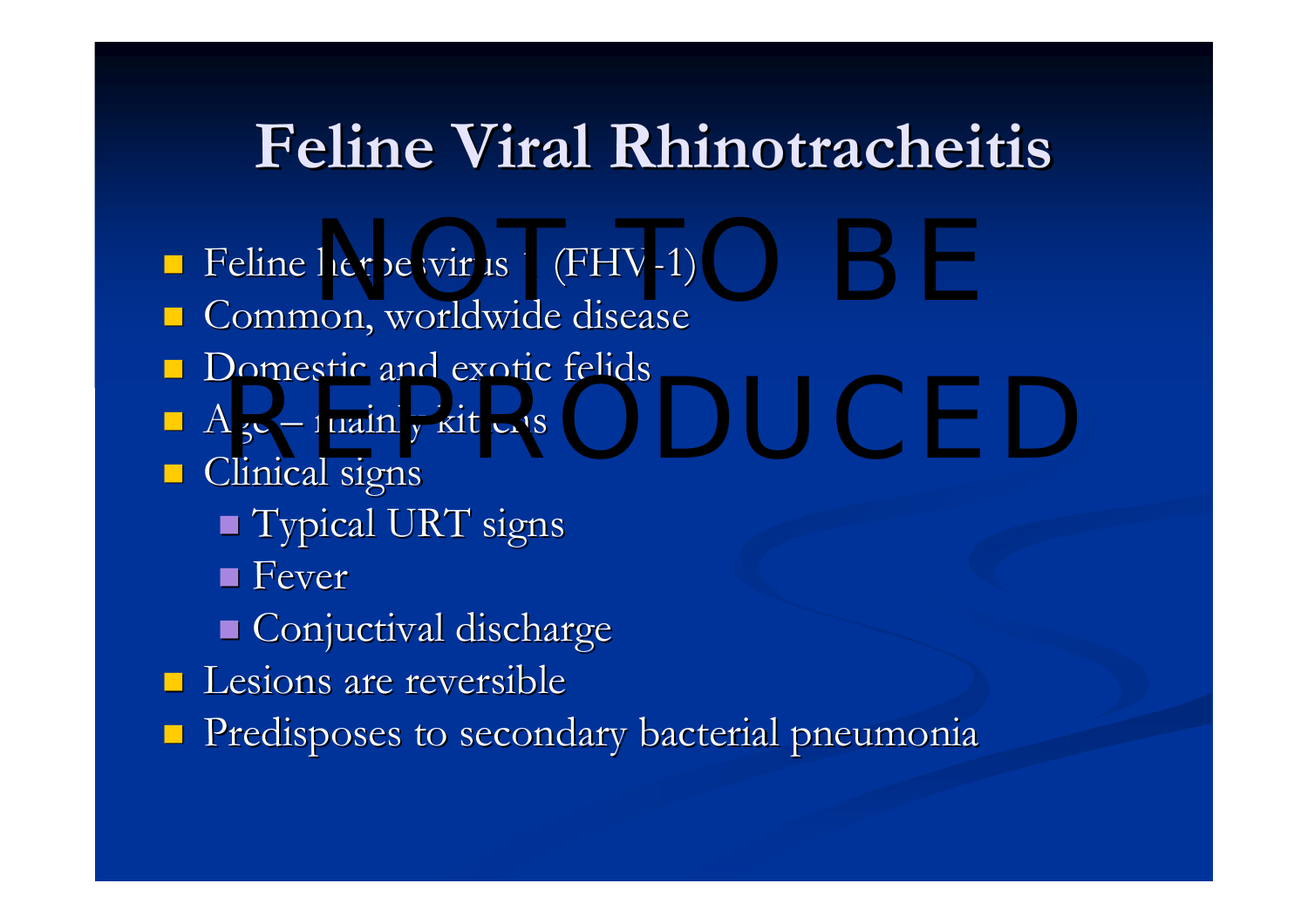## **Feline Viral Rhinotracheitis**

#### $\blacksquare$  Lesions  $\overline{\text{MS}}$

- Ulcerative rhinitis, conjunctivitis and pharyngitis
- Rarely see INIB
- $\blacksquare$  Secondary bacterial infection and pneumonia
- Ulcerative keratitis, hepatic necrosis, emaciation
- $\blacksquare$  Abortion and stillbirths
- $\blacksquare$  Proliferative and ulcerative dermatitis of nose and front legs with  $INIB$  – domestic cats and cheetahs